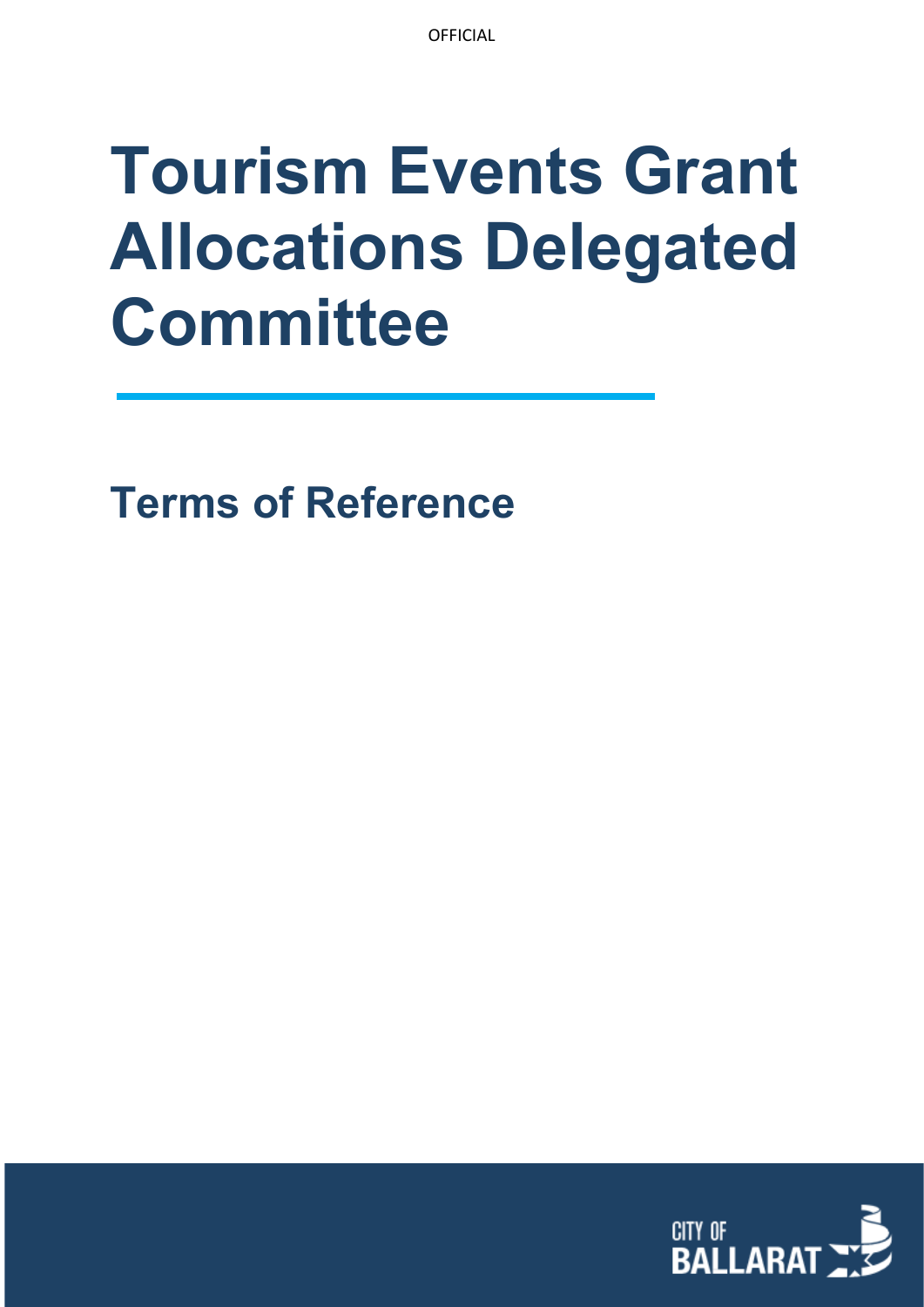

## **Contents**

| 1 <sub>1</sub>   |  |
|------------------|--|
| 2.               |  |
| 3 <sub>1</sub>   |  |
| 4.               |  |
| 5.               |  |
| 6.               |  |
| $\overline{7}$ . |  |
| 8.               |  |
| 9.               |  |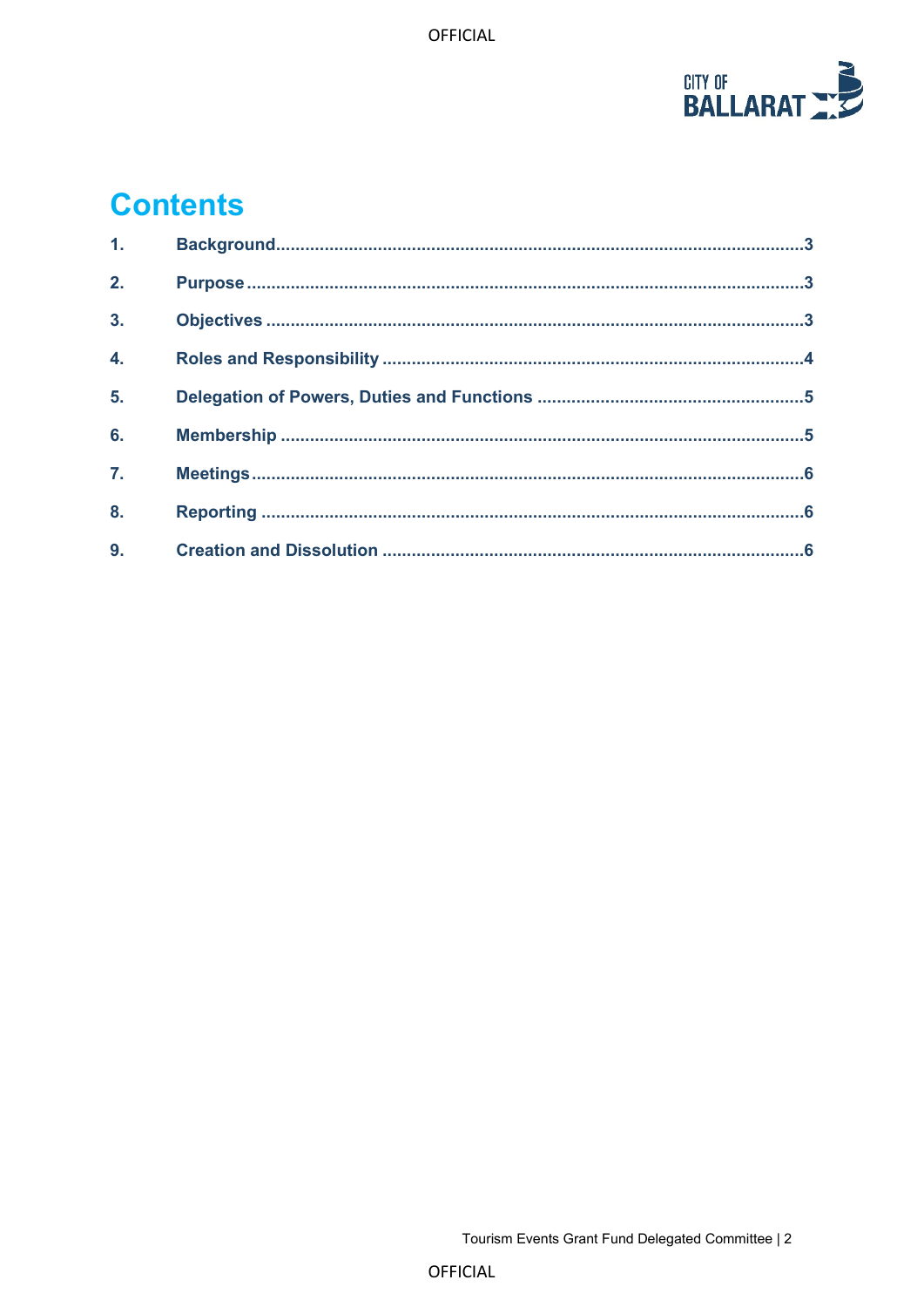

#### <span id="page-2-0"></span>**1. Background**

- 1.1. By this Terms of Reference document, the Ballarat City Council (Council) establishes the Tourism Events Grant Fund Delegated Committee (Committee) pursuant to section 63 of the *Local Government Act 2020* (LGA). The Committee is established to facilitate, in an effective and appropriate manner, the disbursement of grant funding money to achieve positive outcomes for the Ballarat community and the visitor economy.
- 1.2. The members of a Delegated Committee have the powers, duties and functions of Council as set out in these Terms of Reference and the Instrument of Delegation. These Terms of Reference set out the structure and basis on which the Committee can make decisions for and on behalf of Council.
- 1.3. These Terms of Reference are authorised by a resolution [insert resolution number after the Council meeting] of Council passed on 28 July 2021 (R147/21).

#### <span id="page-2-1"></span>**2. Purpose**

The Committee is established for the purpose of:

- 2.1 The disbursement of funds to;
	- a) Support the development and sustainability of tourism events;
	- b) Expand Ballarat's visitor economy and community connections via tourism events; and,
	- c) Implement structure and probity around the management of funds Council provides to the commercial and private sectors in the form of grants;
- 2.2 Clarifying the purpose and process, and strengthening the governance of the evaluation and allocation of these funds;
- 2.3 *Ensuring*
	- a) The objectives of the Ballarat Events Strategy 2018 2028 are met;
	- b) The total funds allocated for disbursement by the Reference Group is approved in the Council Budget each year.

### <span id="page-2-2"></span>**3. Objectives**

The objectives of the Committee are:

- 3.1 to maximise the economic impact of funding by achieving sustained and meaningful event outcomes in support of the visitor economy;
- 3.2 to recommend to Council the development and implementation of funding programs to meet evidenced visitor economy needs. This will include both major funding and responsive forms of small funding opportunities;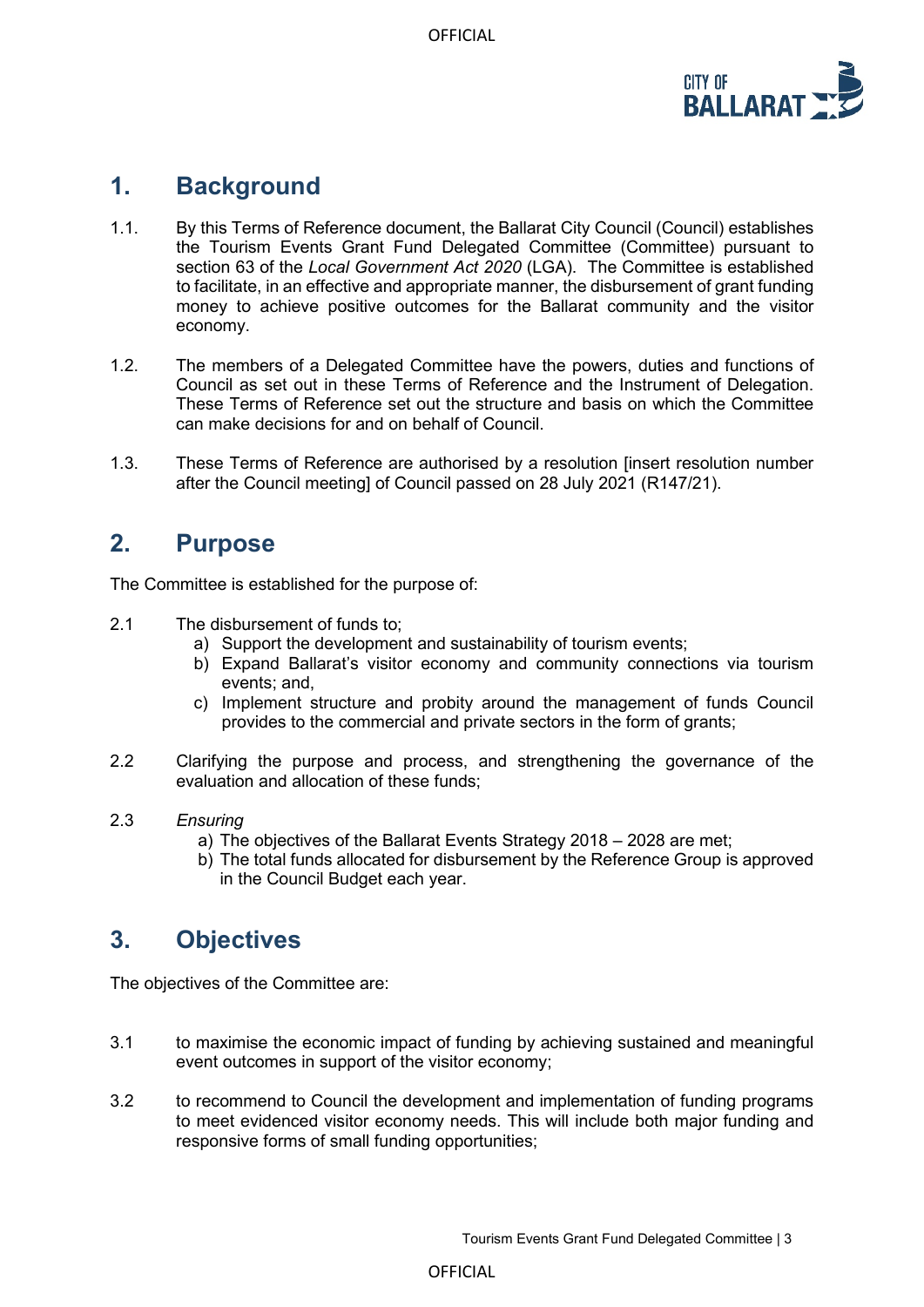

- 3.3 to effectively manage and disburse funds on behalf of Council in accordance with the Committee's delegated powers, duties and functions and within established funding programs;
- 3.4 to examine and optimise opportunities to combine Council funding with other forms of government funding and funding associated with programs of other agencies and organisations;
- 3.5 to provide an effective means of communication between the tourism events sector and Council;

#### <span id="page-3-0"></span>**4. Roles and Responsibility**

The role of the Committee is:

- 4.1 to exercise Council's powers and carry out Council's duties and functions, in accordance with these Terms of Reference and as permitted by the Instrument of Delegation, for tourism event grants; and
- 4.2 to exercise Council's powers and carry out Council's duties and functions, in accordance with these Terms of Reference and as permitted by the Instrument of Delegation;
- 4.3 to evaluate and disburse public funds for the growth and development of the tourism event sector;
- 4.4 to advocate on behalf of the Ballarat Events Strategies 2018 2028 which this grant program services;
- 4.5 to evaluate variation requests of funding allocations to grant recipients when requested;
- 4.6 to identify opportunities for commercial partnerships and collaboration to achieve greater economic and community benefits;
- 4.7 to promote the efficiency, effectiveness and economy of Council funding programs and recognising that the funds the Committee has delegated authority to distribute are Council funds;
- 4.8 to operate within the financial parameters approved by the Council in its annual budget;
- 4.9 so far as possible, to ensure all funds are allocated and disbursed each year (as funding is not carried over each year). Note: In exceptional circumstances grants may be committed forward into the following financial year; and,
- 4.10 to ensure all funds are allocated and disbursed on activities that are for the benefit of Council's residents and Municipal District.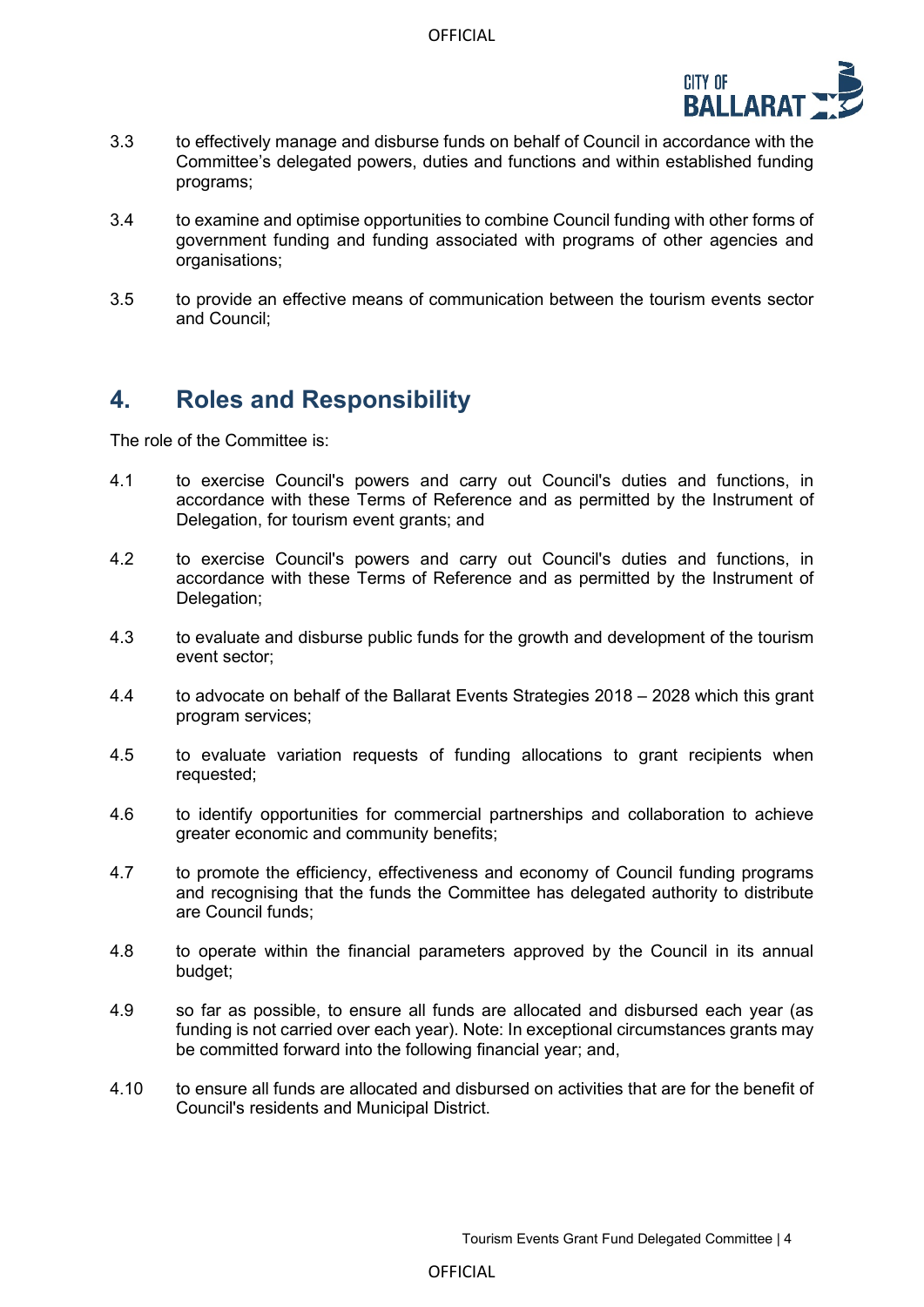

#### <span id="page-4-0"></span>**5. Delegation of Powers, Duties and Functions**

- 5.1 In order to fulfil and carry out its purposes and objectives Council delegates to the members of the Delegated Committee, pursuant to section 11(1)(a) of the *Local Government Act 2020*, the powers, duties and functions set out in the Instrument of Delegation passed at Council on 28 July 2021 (R147/21) and attached to these Terms of Reference.
- 5.2 The powers, duties and functions of Council conferred on the Committee by these Terms of Reference and Instrument of Delegation must be exercised in accordance with any guidelines or policies that Council may from time to time adopt.
- 5.3 Committee members are at all times expected to act in accordance with their responsibilities set out in Council's Governance Rules and the Committee Policy.

#### <span id="page-4-1"></span>**6. Membership**

- 6.1. *The Committee will consist of a minimum of seven (7) members comprising:*
	- 6.1.1 three (3) Councillors
	- 6.1.2 *four (4) Council officers from Community Wellbeing Division to provide technical advice and support, comprising,*
		- *a) Arts and Events Executive Manager,*
		- *b) Events Manager,*
		- *c) Visitor Economy Executive Manager,*
		- *d) Coordinator Visitor Economy*
- 6.2. Councillor Representatives of the Committee have and may exercise one equal vote on any question before the Committee for determination.
- 6.3. The Council Officers appointed from Community Wellbeing Division are to be considered as technical members only, to provide advice and support to the Committee and do not have voting rights.
- 6.4. Council will revise the membership and voting rights of each Committee member as it sees fit;
- 6.5. The Councillor appointed by the Council or the Mayor will be the Chairperson of the Committee in accordance with section 63(2)(a) of the *Local Government Act 2020.*
- 6.6. If the Chairperson is absent from a committee meeting, the Committee will select a Councillor in attendance as a temporary Chairperson to chair the Committee meeting.
- 6.7. All of the Committee members must submit primary and ordinary returns to Council in accordance with section 81 of the *Local Government Act 1989* and after 24 October 2020, initial personal returns and biannual personal returns in accordance with sections 133 and 134 of the *Local Government Act 2020.*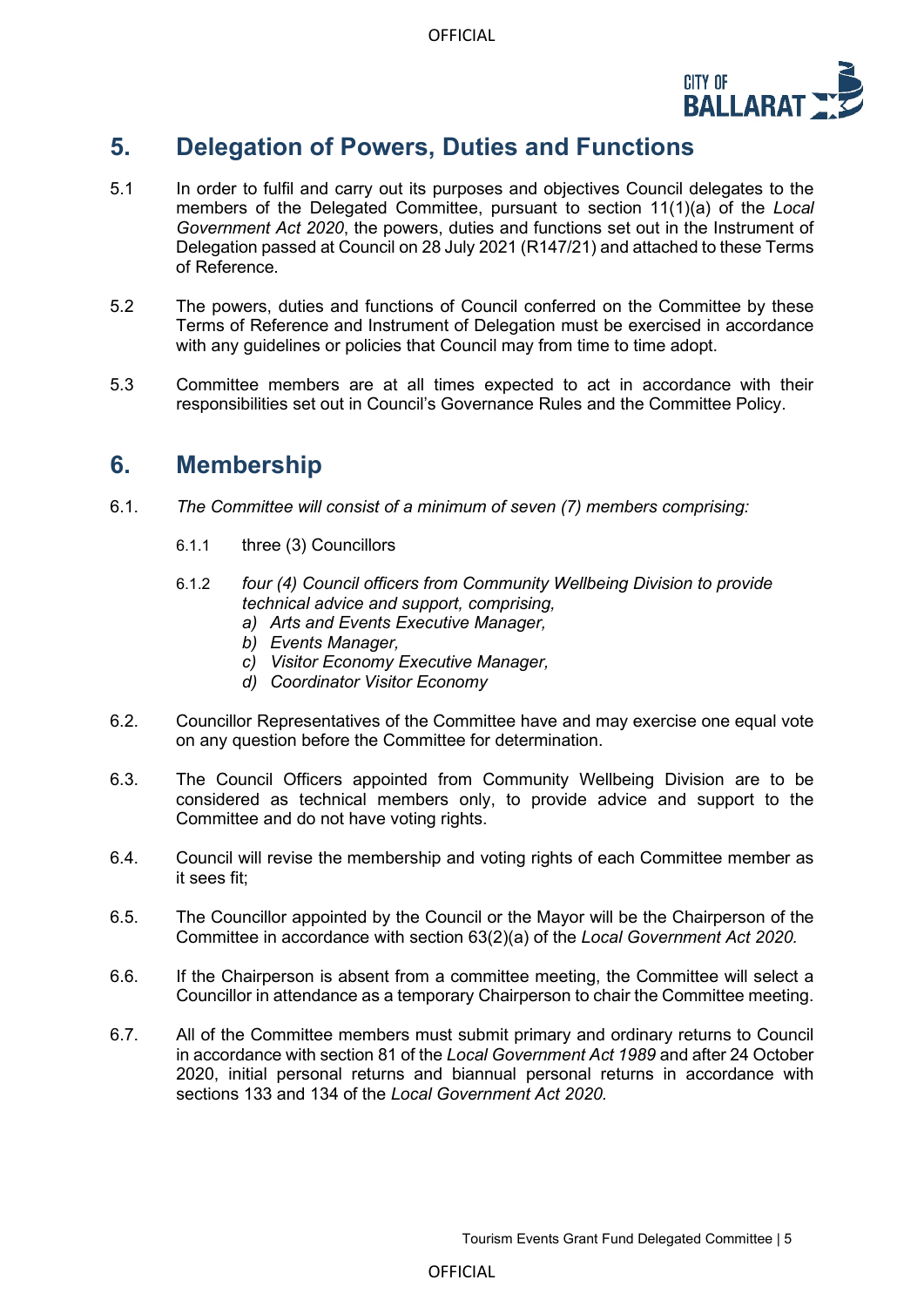**OFFICIAL** 



### <span id="page-5-0"></span>**7. Meetings**

- 7.1 Unless Council resolves otherwise, Committee meetings must be conducted in accordance with:<br>7.1.1 Council's
	- 7.1.1 *Council's Governance Rules;*
	- 7.1.2 section 61 *Local Government Act 2020*; and
	- the Committee's discretion, as exercised from time to time.
- 7.2 The Committee will meet monthly as agreed by the Committee from time to time.
- 7.3 A quorum of the Committee will be half of the members plus one.
- 7.4 Voting will be by a majority of votes by a show of hands. Only voting members in attendance are entitled to vote. The Chairperson shall have the casting vote in the event of an equality of votes.
- 7.5 Sub committees may be appointed by the Committee and meet between general meetings and as authorised by the full Committee. Sub committees do not have any delegated powers.

#### <span id="page-5-1"></span>**8. Reporting**

The Committee is responsible for taking proper minutes of all meetings and preparing reports for the Committee's consideration in accordance with:

- 8.1 Council's Governance Rules;
- 8.2 the Committee's discretion, as exercised from time to time;
- 8.3 Minutes of Committee meetings must be forwarded to the Statutory Compliance Unit immediately after adoption by the Committee.
- 8.4 The Director Community Wellbeing is responsible for the co-ordination of an annual grants summary report to Council which will include information on monitoring, evaluation and reporting from across the organisation.

#### <span id="page-5-2"></span>**9. Creation and Dissolution**

- 9.1 By these Terms of Reference, the:
	- 9.1.1 Committee is established; and
	- 9.1.2 powers, duties and functions of the Committee members, as set out in the Instrument of Delegation, are delegated.
- 9.2 These Terms of Reference and the Instrument of Delegation:
	- 9.2.1 come into force immediately when the resolution of Council adopting them is made; and
	- 9.2.2 remain in force until Council determines to vary or revoke it.

#### **OFFICIAL**